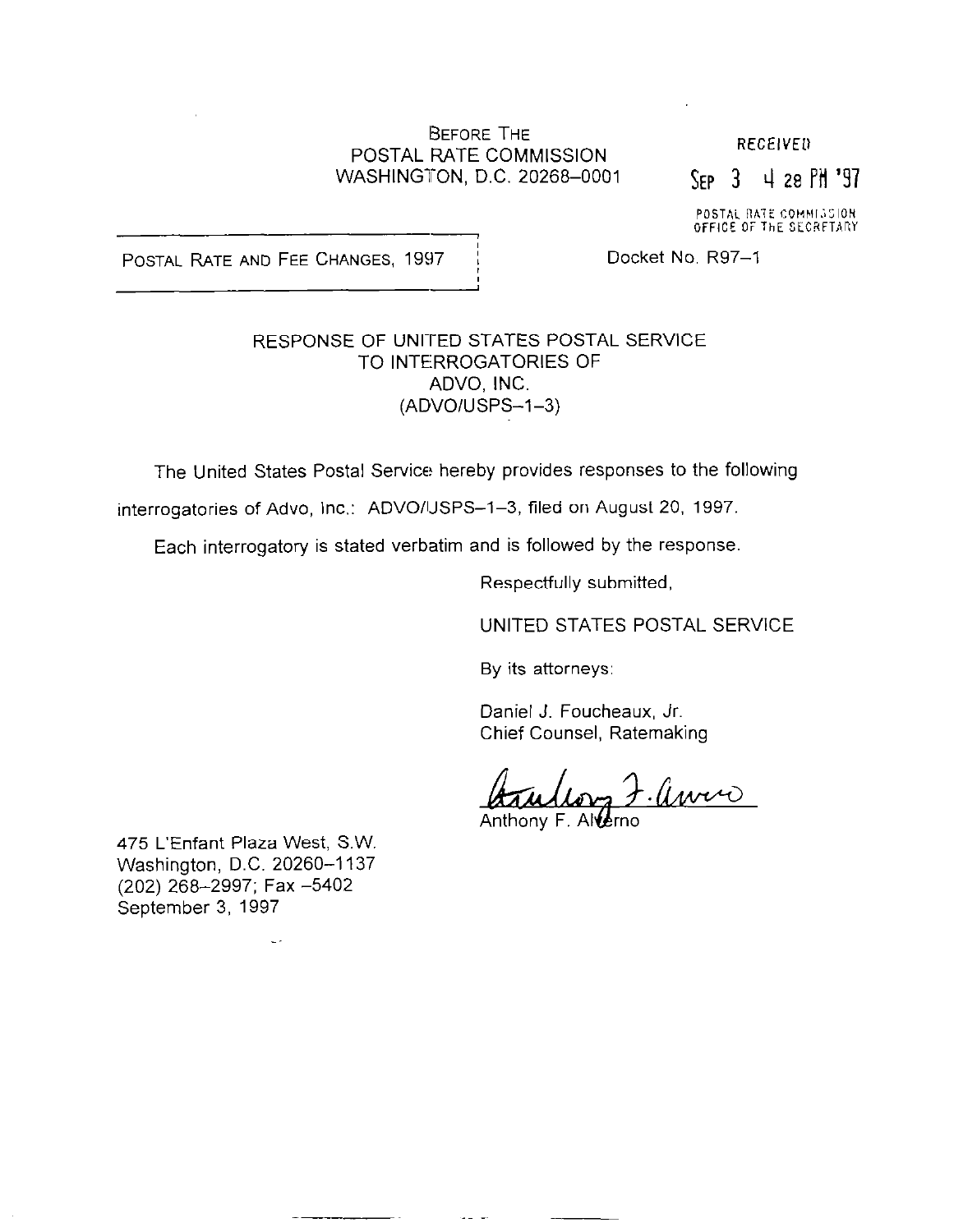## RESPONSE OF UNITED STATES POSTAL SERVICE TO INTERROGATORIES OF ADVO, INC.

#### ADVOIUSPS-1.

Library Reference H-109, pages 4 and 5, identifies LR H-106 as the source for column 6. Please identify the specific pages and line numbers in H-106 which provide those numbers or demonstrate fully how they were calculated.

#### RESPONSE:

The figures were calculated as described in witness Crum's response to NDMSIUSPS-

T28-11 using the Carrier Route columns and combining flats and parcels.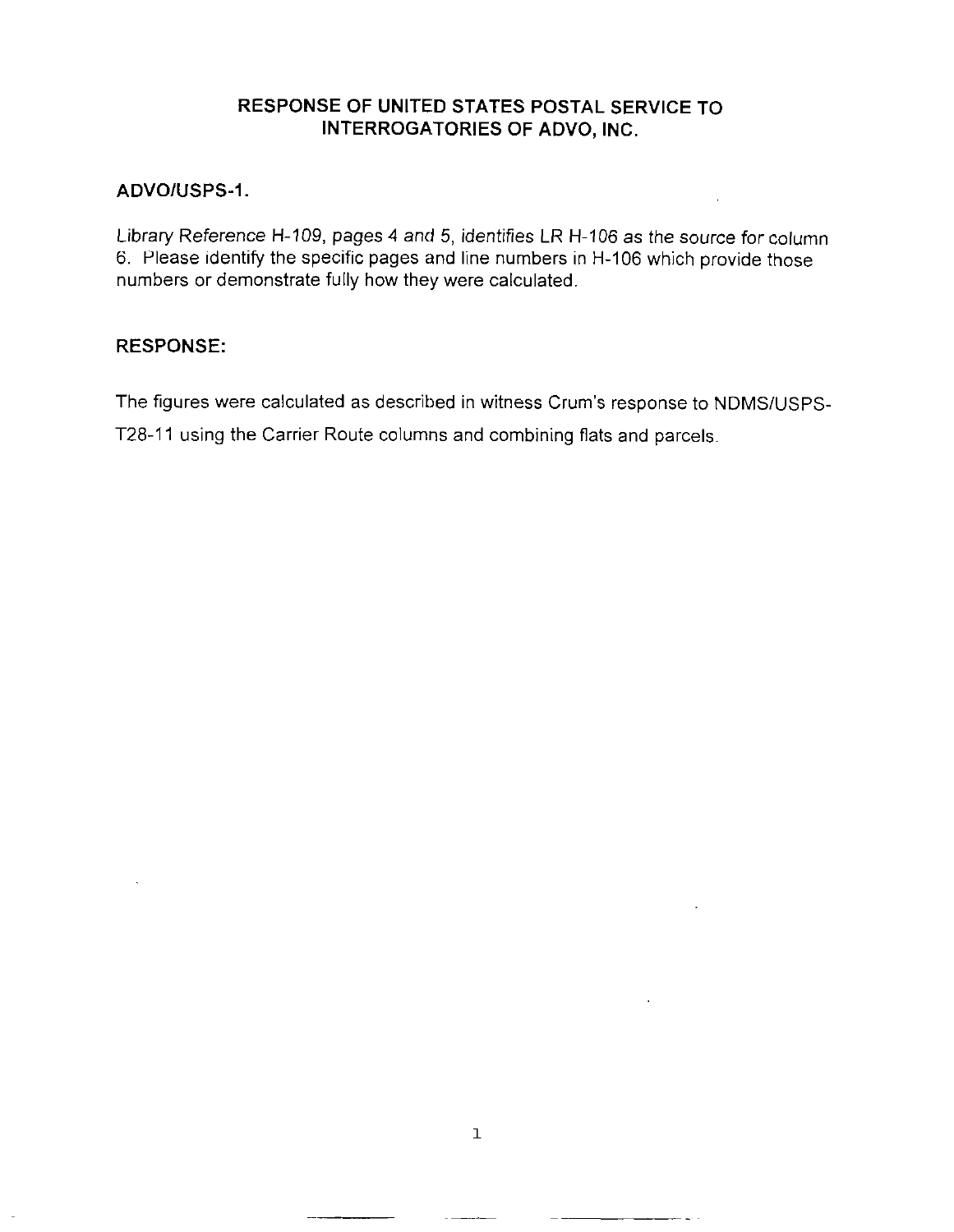## RESPONSE OF UNITED STATES POSTAL SERVICE 'TO INTERROGATORIES OF ADVO, INC.

ADVOIUSPS-2. Please refer to Library Reference H-106.

- (a) Please confirm that footnote 5 on pages 11-5, 111-5, and IV-5 of Library Reference H-106 should read  $\lbrack$ ... from PVI-5."
- (b) Please confirm that the figures on pages 11-4, 111-4, and Ill-4 (sic) were calculated using the appropriate PM-5 factors.
- $(c)$  If you cannot confirm, please explain how these figures were calculated and why this method was used, or provide corrected calculations using the appropriate method.

# RESPONSE:

- (a) Confirmed. Footnotes 3 to 6 on these pages all reference the incorrect page in part VI. Revised pages 11-6, Ill-6 and IV-6 correct these citation errors.
- (b) Not confirmed,
- Cc) Pages 11-4, Ill-4 and IV-4 are intermediate outputs used to compute the results on pages II-5, III-5, and IV-5. The costs on pages II-4, III-4 and IV-4 do not reflect the mail mix adjustments provided on pages VI-4 to VI-7.

----~-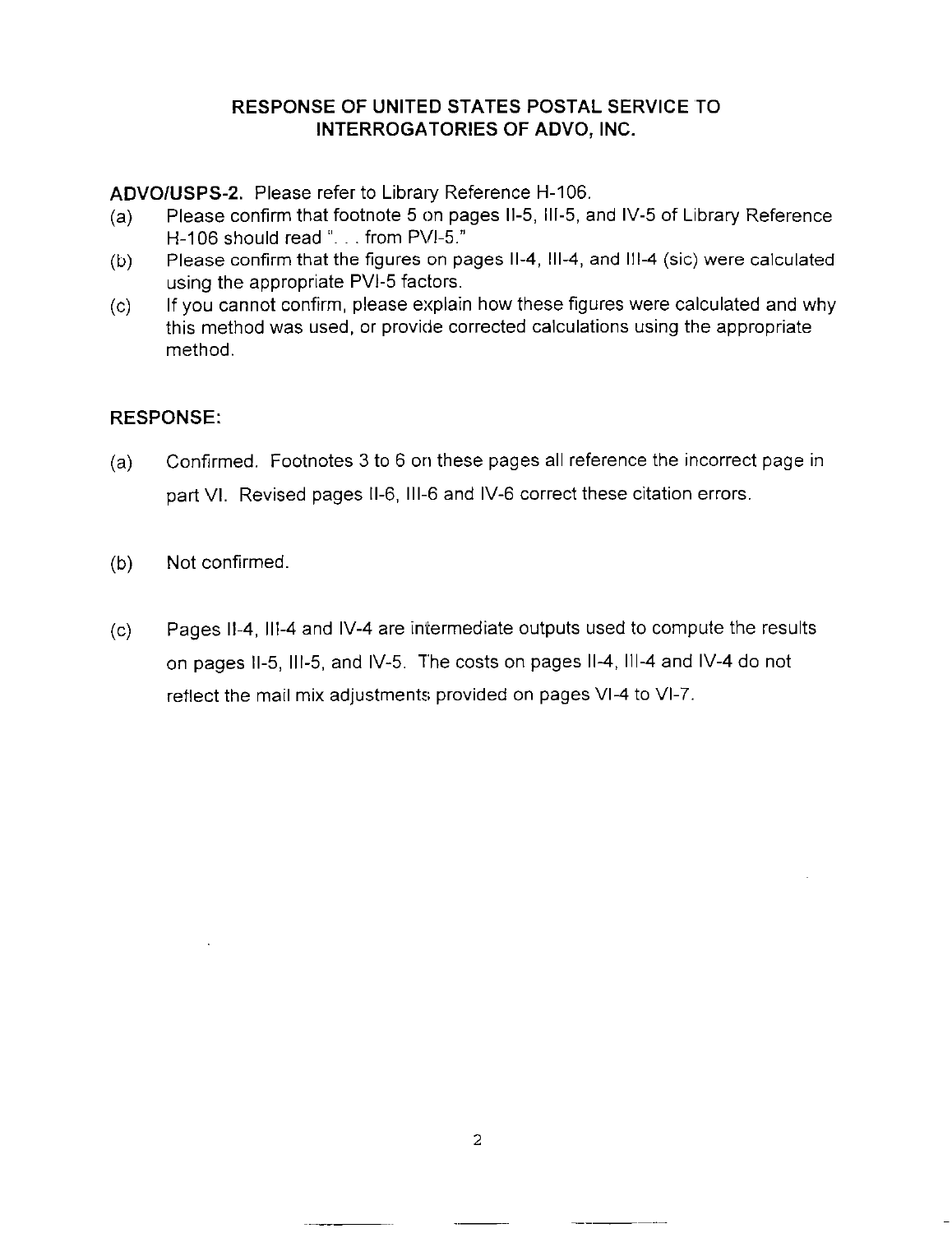# RESPONSE OF UNITED STATES POSTAL SERVICE TO INTERROGATORIES OF ADVO, INC.

ADVOIUSPS-3. Please refer to Library Reference H-109.

 $\sim$   $\sim$ 

- (a) On Table 1 for Regular ECR letters and Table 1 for non-letters, does "no key" mean that there were no direct tallies, and that costs in "no-key" pools were distributed to Regular ECR only through the mixed mail/overhead distribution keys?
- (b) If so, explain how there can be costs allocated to Regular ECR even though there are no direct ECR tallies.
- (c) If not, please explain what "no key" means, how costs were calculated and distributed, and why this approach is appropriate.

# RESPONSE:

a. In USPS-LR-H-109 "no key" means that there were no direct tallies for that cost pool. These costs were distributed in proportion to the sum of the distributed costs from pools which had direct tallies.

b. This is consequence of the distribution of uncounted items and container tallies in the new mail processing methodology. See part 2 of USPS LR-H-146 for a discussion of the methods used.

C. N/A